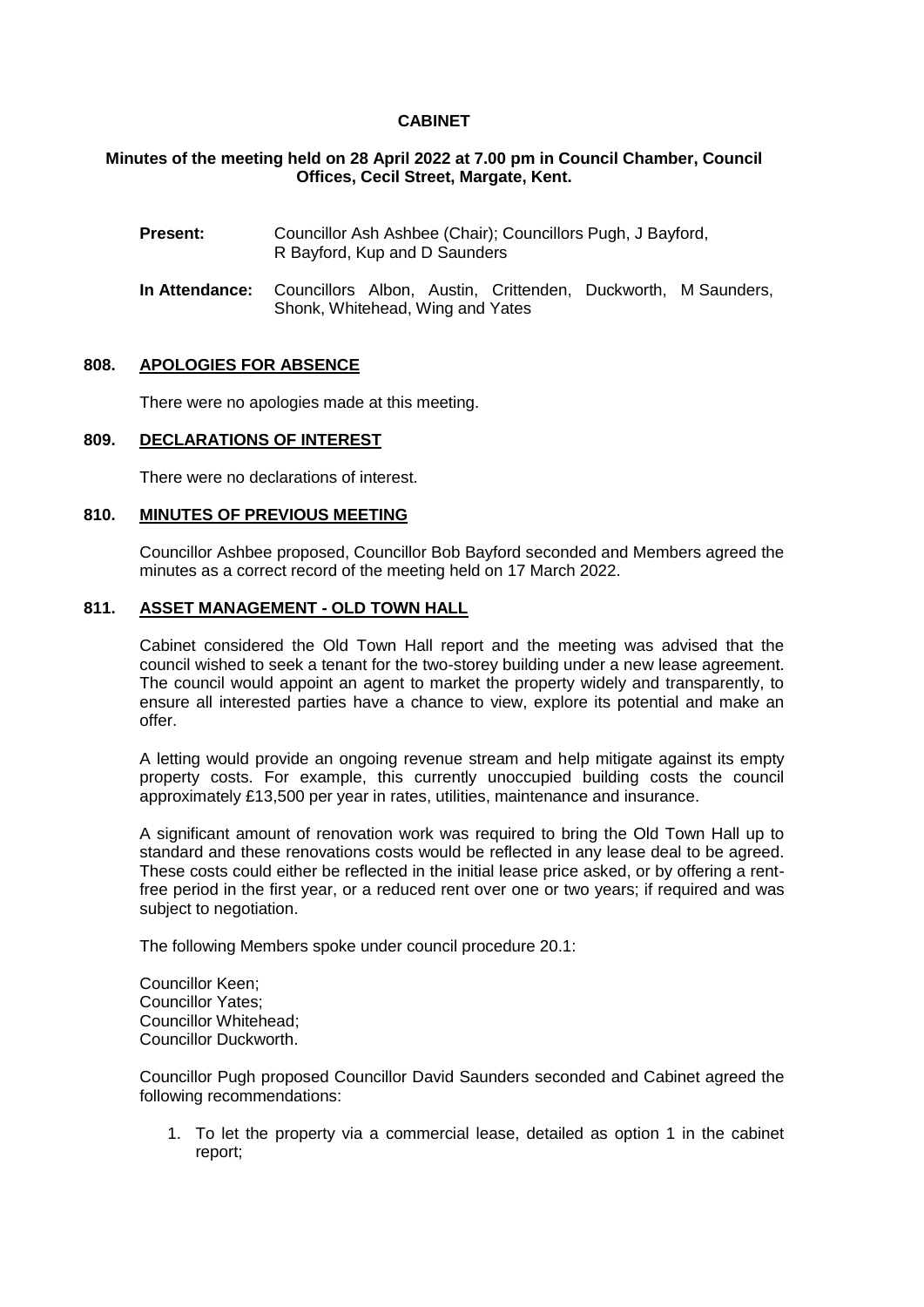2. To give delegated authority to the Director of Property, in consultation with the Principal Surveyor to market the premises and negotiate Heads of Terms for a lease

and;

3. To give delegated authority to the Director of Law and Democracy to sign all documents necessary to give effect to the disposal.

#### **812. TOWN CENTRE PARKING REVIEW UPDATE**

Members discussed the motion that had been proposed by Councillor Crittenden and adopted by Full Council on 12 January 2022. The motion to Council observed that the growth of town centre residential developments throughout the District were putting pressure on residential and visitor parking, to the detriment of both residents and visitors.

Cabinet was advised that whilst it was within the Local Plan, in accordance with National Policy and consistent with climate change targets, that parking facilities would not be required or expected for residential development planning applications within town centres, this did not take into account the needs of workers, especially keyworkers, or residents with disabilities, who genuinely need access to their own transport. Few of those most affected were in a position to pay for resident parking schemes or annual season tickets for car parks. The result had been increased pressure on what limited parking was available in the streets surrounding town centres and beyond.

Thanet District Council recognised these challenges and was therefore committed to undertake a district wide impact assessment of increased pressures on both on and off street parking in all town centres arising from the expansion of town centre residential development. This would take into account relevant factors such as access to electric vehicle charging, public transport links, cycle storage and pedestrian safety (especially at night).

This review would be conducted in consultation with KCC, ward councillors, other stakeholders (e.g. public transport providers) and the public, in order to develop solutions that supported the community, recognising the need for some groups to have access to safe personal transport due to either work conditions or disadvantage. The review would also consider disabled parking provisions across the district. A well evidenced strategic review of parking across the district would help develop a district wide parking strategy.

The following Members spoke under council procedure 20.1:

Councillor Austin; Councillor Wing; Councillor Crittenden; Councillor Whitehead; Councillor Yates.

Councillor Saunders proposed, Councillor Bob Bayford seconded and Cabinet agreed to adopt recommendation 3.1 (cited in the options section of the report) and agreed to undertake a well evidenced strategic review of parking across the district and then develop a district wide parking strategy.

#### **813. MARGATE LEVELLING UP FUND: THIRD PARTY GRANT**

Members considered the report on the Margate Levelling Up Fund and were advised that in June last year Cabinet approved the decision to submit a Levelling Up Fund bid to central government to enable EKC Group to deliver the Margate Digital campus. In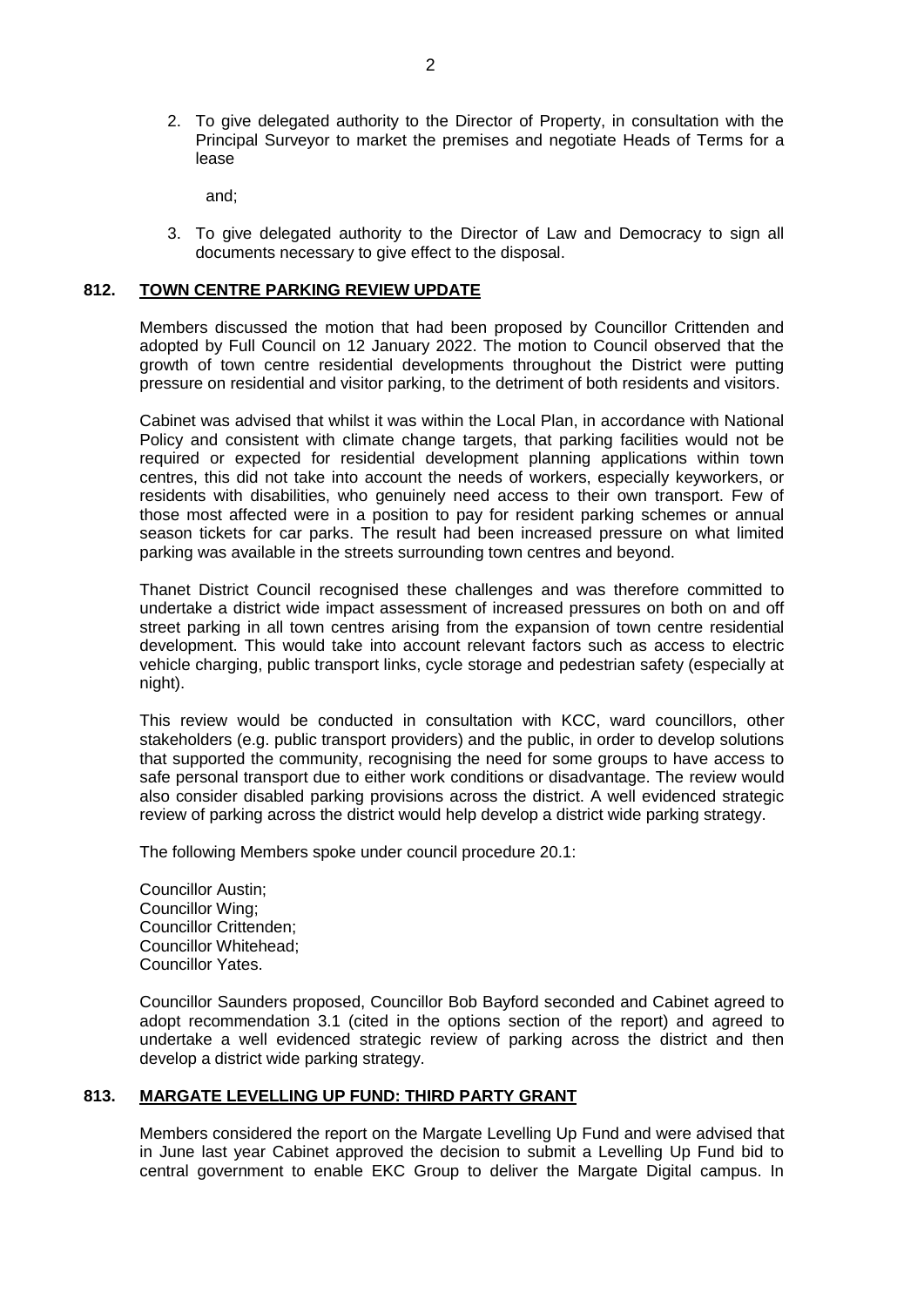October 2021 the bid was successful and the council was awarded £6.3m to enable delivery of this project.

The Council was the accountable body for the Levelling Up Fund, and as such had an agreement with central government to deliver the project, as outlined in the funding submission. However, it would be the responsibility of EKC Group to deliver the digital campus, as they were the experts in the field of education.

This funding would enable the delivery of a state of the art digital skills and training provision in the town centre, which would undoubtedly support the whole district's economic recovery and levelling up of its communities, both in terms of training opportunities and pathways, as well as increasing footfall in the high street.

EKC Group would be provided with the money through a funding grant agreement which would include the conditions required by the Council, for monitoring and evaluation of implementation progress as well as the expectations in relation to delivery of the project.

Councillor Yates spoke under Council Procedure 20.1.

Councillor Pugh proposed, Councillor Kup seconded and Cabinet agreed the following:

- 1. To approve the use of Grants which exceed £250,000 to third parties to deliver the agreed Department of Levelling Up Housing and Communities funded project:
	- £6,306,078 capital grant to the EKC Group, to deliver the Margate Digital project, identified in the Margate Levelling Up Funding bid;
- 2. That each grant agreement is signed under Deed, by the Director of Law and Democracy, and the Director of Finance and S151 Officer, and is witnessed by a Member of the Council.

# **814. MARGATE TOWN DEAL: PROJECT GRANT TO THIRD PARTIES**

Cabinet discussed the report on the Margate Town Deal, project grants to third parties. The discussion confirmed that £22million had been allocated from the Department for Levelling Up, Housing and Communities that will be delivered by third parties.

The Margate Town Investment Plan included all those projects that would be delivered under this grant, and officers had been working with the Town Deal Board and delivery partners to progress the Green Book compliant business cases, in order to draw down the funding. The business case for the Creative Land Trust was completed last year and central government has awarded the funding for that project.

Trustees were currently being interviewed, and the Charity Commission has awarded the Trust with Charity status. This was an incredibly exciting time for the creative industries in Thanet, and the project brings with it significant opportunities for economic growth for the area. A capital sum of £6m was allocated to the development of the Creative Land Trust, with up to £900,000 in revenue to support participation and engagement for people in the district to engage with the creative sector, with a particular focus on building capacity and providing employment pathways.

Three more business case summary documents had since been submitted to central government which included the Coastal Wellbeing Intervention. As part of this programme of projects GRASS Cliftonville CIC was intending to deliver a project at the Oval Bandstand and Gardens.

In July 2021 the Council transferred the Oval Bandstand to GRASS Cliftonville CIC. GRASS Cliftonville CIC had developed a robust five year strategy, which set out a clear